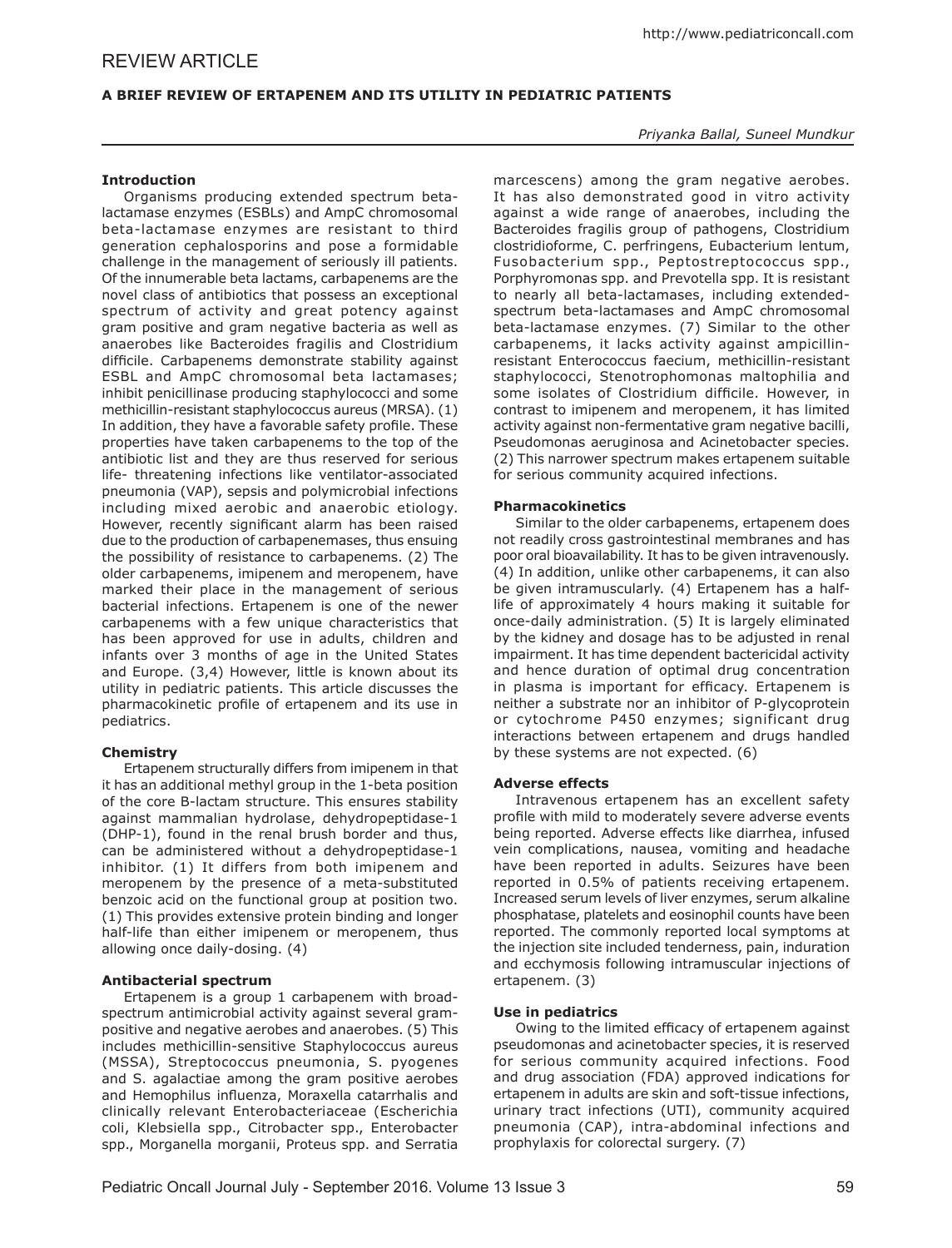A few studies have been done to examine its role in pediatric patients. A double-blind randomized clinical trial was conducted to evaluate the efficacy of ertapenem in treating children with complicated UTI, skin and soft tissue infection and CAP. Children over 3 months of age were randomized in a 3:1 ratio (ertapenem: ceftriaxone) where 303 children received ertapenem and 100 children received ceftriaxone. Overall, ertapenem was found to be comparable to ceftriaxone in terms of efficacy, bacteriological cure and tolerability. (8,9) Yellin et al conducted an openlabel study to examine the role of ertapenem in the treatment of complicated intra-abdominal and acute pelvic infection. (10) Children between 2-17 years of age were randomized to receive ertapenem or ticarcillin/ clavulanate. This study demonstrated that ertapenem was safe and efficacious for treating complicated intra-abdominal infection and acute pelvic infection in pediatric patients. These two studies employed twicedaily dosing of ertapenem in children under the age of 12 years, in contrast to the one-daily dosing employed in adolescents and adults. Dalgic et al reported their experience of ertapenem use in 50 pediatric patients under 16 years of age with complicated UTIs, mainly pyelonephritis, caused by ESBL-producing organisms. (11) They concluded that ertapenem is promising for the treatment of culture-guided treatment of ESBL-producing gram-negative complicated UTIs in children. Another retrospective study was conducted by Karaaslan et al which looked at clinical efficacy and safety of using ertapenem for the treatment of complicated UTIs caused by ESBL-producing organism in 77 children between 3 months and 18 years of age. (12) Their findings suggested that not only was ertapenem an excellent choice for first-line therapy for UTIs caused by ESBL-producing microorganisms in children, it also has the added advantage of shorter hospital stays and lower healthcare costs.

With regards to the dosing of ertapenem in pediatric patients, one study done evaluating the dose-exposure profile of ertapenem at varying doses in children from infancy through adolescence concluded that a single intravenous dose of ertapenem appears to be well tolerated in children between 3 months and 17 years of age but weight-based dosing cannot be administered to pediatric patients irrespective of age. While doses of 20 to 40 mg/kg administered once daily appear to be suitable for children older than 12 years, children 12 years and younger would appear to benefit from a more frequent dosing of about 15 mg/kg administered every 12 hours. (13)

 The adverse effects of ertapenem in pediatric patients are similar to those seen in adults. The most commonly reported drug-related adverse effects included diarrhea, pain and erythema in the infusion site and vomiting. Commonly reported drug-related laboratory abnormalities included decreased neutrophil counts and increased alanine transaminase (AST) and aspartate transaminase (ALT) levels. (3) In a study comparing the safety profile of ertapenem with ceftriaxone in children, ertapenem was found well

tolerated with the safety profile comparable to that ceftriaxone. (8)

### **Conclusion**

Ertapenem is unique in that it has limited efficacy against P.aeruginosa and Acinetobacter species, making it more suitable for the empiric treatment of serious community acquired infections. Moreover it has overcome the pharmacokinetic shortcomings of the older carbapenems, imipenem and meropenem, and its long half-life allows for outpatient once-daily dosing. Ertapenem is also equivalent to third generation cephalosporins with regards to clinical efficacy and tolerability, both in children and adults. Pediatric studies so far have been promising. Ertapenem can be considered as an effective and safe option for treating complicated UTI, CAP, skin and soft tissue infections, intra-abdominal infections and acute pelvic infections in adolescents, children and infants over 3 months of age.

#### **Funding :** None

## **Conflict of Interest :** None

#### **References :**

- 1. Zhanel G, Wiebe R, Dilay L, Thomson K, Rubinstein E, Hoban D et al. Comparative Review of the Carbapenems. Drugs. 2007;67(7):1027-1052.
- 2. Papp-Wallace K, Endimiani A, Taracila M, Bonomo R. Carbapenems: Past, Present, and Future. Antimicrob Agents Chemother. 2011;55(11):4943-4960.
- 3. Keating G, Perry C. Ertapenem. Drugs. 2005;65(15):2151- 2178.
- 4. Parakh A, Krishnamurthy S, Bhattacharya M. Ertapenem. Kathmandu Univ Med J (KUMJ). 2009; 7(28): 454-60.
- 5. Zhanel G, Johanson C, Embil J, Noreddin A, Gin A, Vercaigne L et al. Ertapenem: review of a new carbapenem. Expert Review of Anti-infective Therapy. 2005;3(1):23-39.
- 6. Nix DE, Majumdar AK, DiNubile MJ. Pharmacokinetics and pharmacodynamics of ertapenem: an overview for clinicians. J Antimicrob Chemother. 2004;53(suppl\_2):ii23 ii28.
- 7. Burkhardt O, Derendorf H, Welte T. Ertapenem: the new carbapenem 5 years after first FDA licensing for clinical practice. Expert Opin Pharmacother. 2007; 8(2):237-56.
- 8. Arguedas A, Cespedes J, Botet F, Blumer J, Yogev R, Gesser R et al. Safety and tolerability of ertapenem versus ceftriaxone in a double-blind study performed in children with complicated urinary tract infection, communityacquired pneumonia or skin and soft-tissue infection. Int J Antimicrob Agents. 2009;33(2):163-167.
- 9. Arguedas A, Wang J, Snyder T, Wimmer W, Gesser R. Safety & Efficacy in a Double-Blind Study of Ertapenem (ETP) vs Ceftriaxone (CRO) in Pediatric Patients (pts) with Complicated Urinary Tract Infections (CUTI), Community Acquired Pneumonia (CAP), or Skin & Soft Tissue Infections (SSTI). Interscience Conference on Antimicrobial Agents and Chemotherapy (ICAAC) 45th Annual Meeting; Washington, DC. December 2005; Washington, DC: American Society for Microbiology; 2005. Abstract G-1357.
- 10.Yellin AE, Johnson J, Higareda I, Congeni BL, Arrieta AC, Fernsler D et al. Ertapenem or ticarcillin/clavulanate for